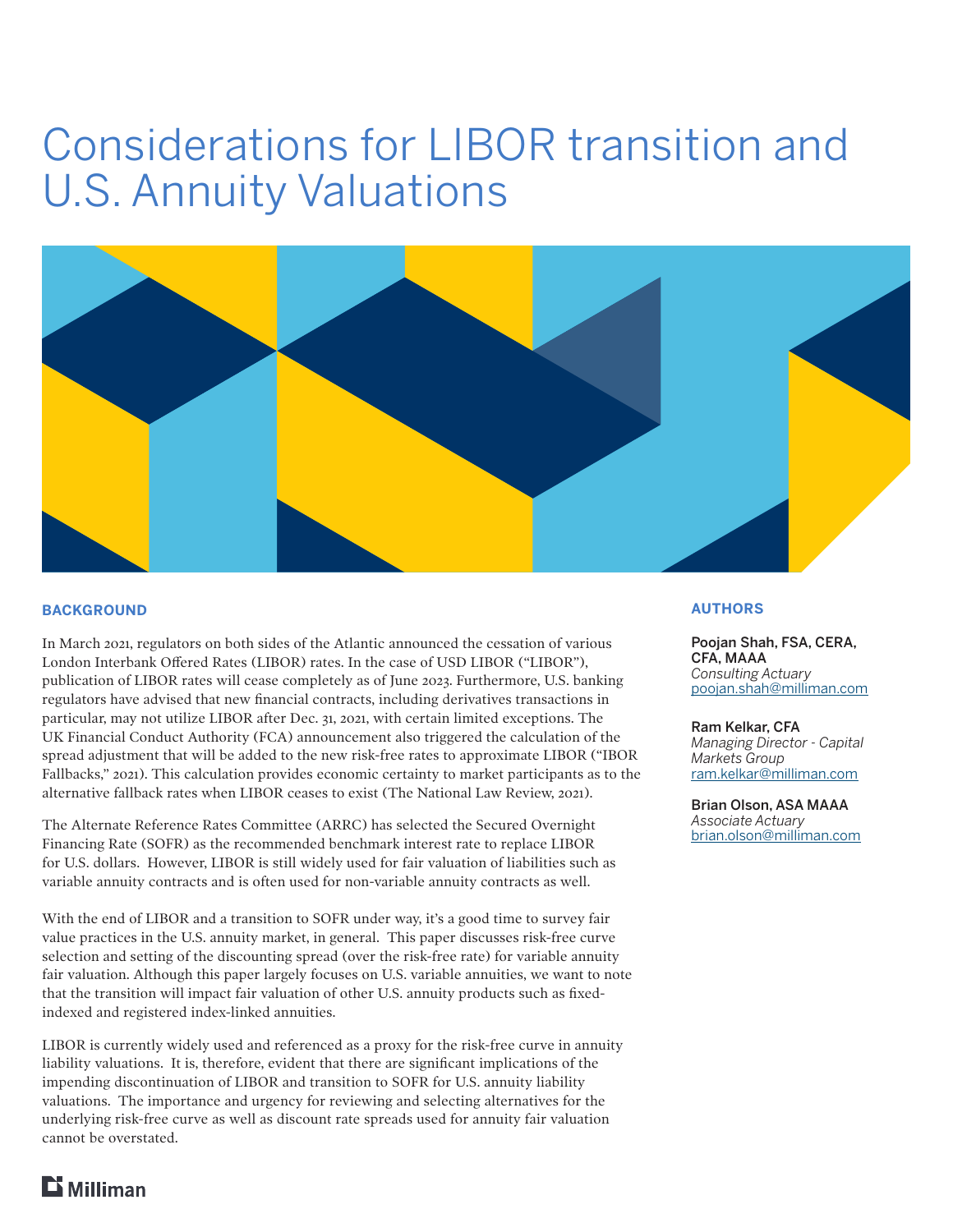In this paper, we discuss SOFR, EFFR-based OIS, SOFR with a fallback spread adjustment, and treasury rates as potential proxies for the risk-free curve. SOFR is still in its infancy, but liquidity in SOFR-based instruments is increasing rapidly, and new standards for constructing the SOFR curve have been developed. EFFR-based OIS rates have been used as discount rates for derivatives pricing since the 2008 crisis, and the rate levels are proximate to SOFR, but more overnight transactions happen in the SOFR-based repurchase markets compared to the EFFR-based federal funds market. The U.S. treasury market is very deep and liquid, but higher treasury rates compared to their EFFR-based OIS and SOFR counterparts raise concerns about whether treasuries can be viewed as risk free assets for market participants broadly.

Next, we also discuss possible spread adjustments for discounting in liability fair valuation. For insurance contracts, due to their long-term nature, the discount rate is one of the most significant variables that affects the calculated value and its behavior over time. Thus, the decision of including a spread on discount rates is an important one, with common practice still evolving. Illiquidity spreads are growing in importance, especially in cases where significant asset portfolios back significantly in-the-money variable annuity blocks, increasing the opportunity to earn spread income insulated from liquidation pressures. This has implications in actuarial appraisal contexts as well as modeling dynamic hedging using the implicit approach under the VM-21 statutory framework (and under the VM-22 statutory framework, currently under development, for non-variable annuities, where such applicability may apply to hedge appreciation in the credited rates). Other spreads that may be applicable to fair valuation of VA guarantees include fallback spreads, funding rates in the derivative markets, and credit spreads; credit spreads in particular may be associated with either a company's own risk of default or an estimate of this risk for similar companies.

# **EVOLUTION OF THE INTEREST RATE MARKETS, AND IMPLICATIONS FOR RISK FREE CURVE SELECTION**

The "risk-free" term structure of interest rates is a key input in evaluating the cost of the portfolio that will replicate annuity guarantees (hedge cost). It is used for determining the expected growth rates in a risk-neutral world. The expected growth rates should typically align with the implied forward price of derivatives used to hedge the liabilities, which have historically followed the swap curve (LIBOR) for most contracts. Thus, using LIBOR as a proxy for the risk-free rate for VA liability risk-neutral valuations was appropriate, at least prior to the LIBOR scandal (Hou & Skeie, 2014). In light of the planned LIBOR discontinuation, insurers are re-evaluating the use of this risk-free rate proxy for determining the cost of VA guarantee hedging. Alternatives could include SOFR, EFFR-based OIS, SOFR with a fallback spread adjustment , and U.S. treasury rates. The Federal Reserve Bank of New York calculates SOFR using transaction information from the Treasury repurchase market. On July 29, 2021, the ARRC officially recommended for usage the forward-looking SOFR term rates published by the CME Group. The roll out in late July of the Commodity Futures Trading Commission (CFTC)'s "SOFR First" initiative, which required financial institutions to switch from LIBOR to SOFR for all linear swap trades in the interdealer market, helped boost volumes in the SOFR marketplace. A SOFR forward curve can be constructed by calibrating an interest rate curve that incorporates SOFR-based swap quotes . SOFR's resilience and the rise in liquidity following the launch of the "SOFR First" initiative has made it a strong candidate to serve as the basis for setting risk-free rate assumptions for annuity valuations, especially because SOFR is the reference rate chosen by regulators to replace LIBOR for usage in derivatives and financial markets.

The 2008 global financial crisis proved that interbank lending rates were actually not risk-free and that significant counterparty risk existed in derivatives transactions; the consequence was the emergence of a new "risk-free" benchmark, the Overnight Indexed Swaps (OIS) rate, derived from the effective federal funds rate (EFFR) . EFFR-based OIS rates have been used for some time as discount rates for derivatives pricing, and it is notable that the EFFR-based OIS curve closely follows the SOFR curve at all tenors (see chart 1). However, more overnight transactions happen in the SOFR-based repurchase markets compared to the EFFR-based federal funds market.

The U.S. treasury yield market has a distinct advantage since it is extremely deep and liquid. Nonetheless, long term treasury rates have a positive spread over both LIBOR and SOFR, which brings into question their appropriateness as a basis for setting truly risk neutral growth assumptions, especially as equity derivative markets have been embracing SOFR as a risk neutral expected growth rate for risk neutral pricing.

# **FAIR VALUATION PRACTICES WITH RESPECT TO APPROPRIATE DISCOUNT RATES**

Insurers are typically able to earn yields on assets that are significantly higher than risk-free rates. There is precedent in fair valuation frameworks for recognizing some of this yield within the discount rates used for fair valuation, in the form of a spread over the risk-free curve. To the extent that risk-free curve assumptions are impacted by the SOFR transition, this will in turn have implications for the selection of the discount rate spread. Companies may consider various criteria when setting the spread, including illiquidity risk, credit risk, and regulatory considerations.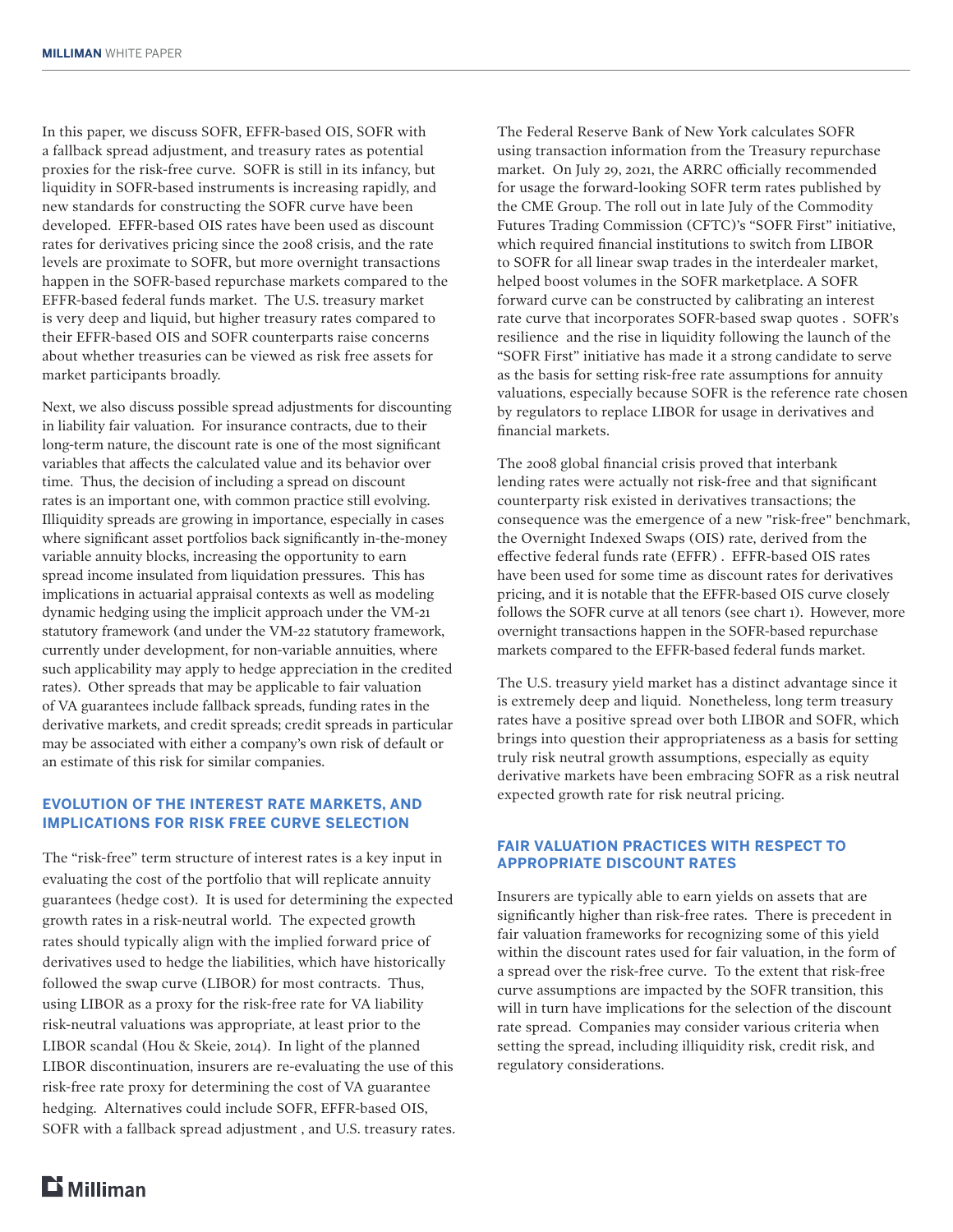# **Illiquidity Spread**

Illiquidity spreads are quite common amongst insurers. A requirement for earning an illiquidity spread is that assets backing the insurance liabilities can generally be insulated from liquidation pressures, and held either until maturity or until an attractive time of sale. Illiquidity spreads are particularly impactful for variable annuity guarantees backed by substantial asset positions since they may be considerably in the money, such that significant future claims are a virtual certainty. Here, we discuss contexts in which illiquidity spreads in discounting would be applicable.

#### ACTUARIAL APPRAISALS

There is precedent in actuarial appraisals of variable annuity blocks for recognizing an illiquidity spread in discount rates used for fair valuation. For in-the-money VA guarantees in particular, the asset base can provide increased opportunity to benefit from spread income. Another factor in the materiality of illiquidity premiums is the expected time until claims are paid, with longer time periods providing extra benefit from yield enhancing strategies. That said, before taking credit for illiquidity premiums, companies need to demonstrate the requisite insulation from liquidation pressures.

#### IMPLICIT APPROACH TO DETERMINING CDHS

Statutory financial reporting for variable annuities is conducted in accordance with the VM-21: Requirements for Principle-Based Reserves for Variable Annuities framework. One of the approaches to modeling a Clearly Defined Hedging Strategy (CDHS) is the implicit method ("Cost of Reinsurance" method). Under this approach, the effectiveness of the current rider hedging strategy on future cash flows is evaluated, in part or in whole, outside of the real world projection of the full product cash flows.

Similar considerations could apply to registered index-linked annuities already subject to VM-21 and to fixed-indexed annuities which will be subject to VM-22, currently under development, with respect to hedging of the guarantees and appreciation in the credited rates.

To determine the hedge cash flows implicitly, the company needs to quantify the cost and benefit of hedging. A level of hedge efficiency is assumed to represent how well the underlying hedges can cover the claims and rider fees. The cost of hedging is equated to a "fair value" of the guarantee(s), and is typically amortized over a certain period of time. Because the illiquidity spread plays a pivotal role in determining the discount rates used to calculate liability fair value, changes in the level of the spread can have significant implications on the cost of hedging which, in turn, will affect statutory reserve and capital calculations under VM-21.

#### **Chart 1: Rate Curves by Tenor as of 9/30/2021**









Data Source: Bloomberg (EFFR-based OIS and LIBOR), Federal Reserve Bank of New York (SOFR) and U.S. Department of the Treasury (Treasury)

2018 2019 2020 2021

3M 5Y 10Y 30Y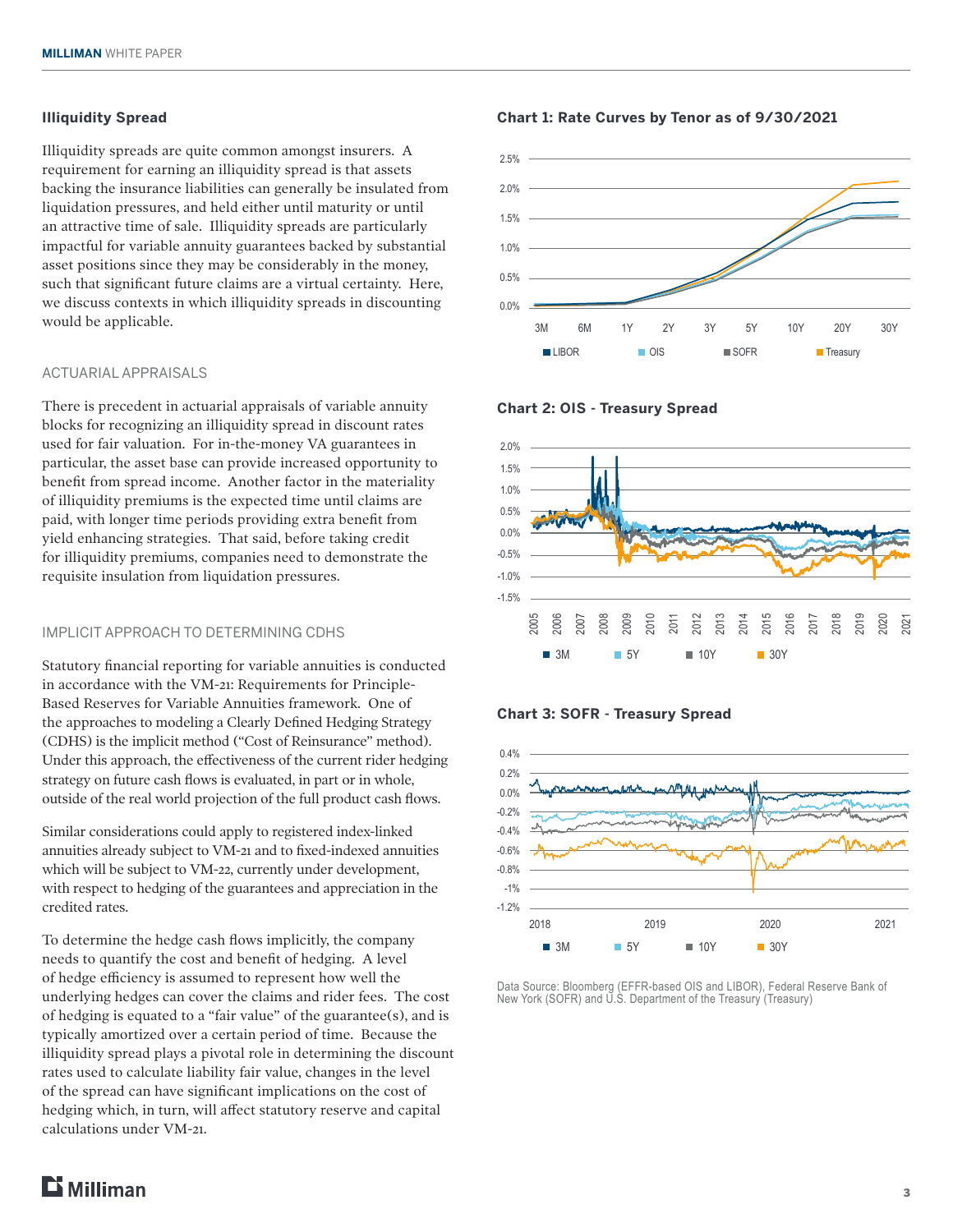#### ACCOUNTING STANDARDS

Another common area where illiquidity spreads appear is under the financial reporting of fair valuations. This is formally supported internationally under the new, soon-to-beimplemented IFRS 17 accounting standard for both earned rate and discounting purposes, and arguably available under the FASB Market Risk Benefit calculation for GAAP Long-Duration Targeted Improvements (LDTI). The IASB's guidance on IFRS 17 talks at length about the illiquidity premium that should be added to the liquid risk-free rates for discounting insurance liabilities. The degree of illiquidity premium strongly depends on the extent to which the contract holders may redeem their contract value immediately or early with limited penalty or discount. Due to liquidity preferences, a more liquid liability is more valuable than an otherwise identical less liquid one, and therefore should hold a higher value on an insurer's balance sheet. The less liquid a liability, the lower its value should be, which can be effectuated by discounting at a higher interest rate. Existing methodologies for determining these spreads will likely need to be adjusted to reflect changes in the underlying risk-free curve.

# OTHER SOURCES OF DISCOUNT RATE SPREAD

Most major variable annuity writers implement hedging programs to protect their earnings and capital from market movements. Delta hedging protects against equity market movements, while rho hedging protects against interest rate movements. To the extent that treasury spreads may be accessed via rho hedging instruments (net of funding spreads), such as total return swaps, this would play an analogous role to liquidity premium, and could reasonably be reflected as an additional source of yield. As with liquidity spreads, stability of the rho or delta hedge position would be a consideration, as it concerns the ability to "lock in" yield enhancements.

Another source of discounting spread that is sometimes recognized in fair valuation contexts is credit spread. In the context of fair valuation of insurance liabilities, own-credit risk (or nonperformance risk) represents the possibility of a loss due to the company's inability to fulfil its debt obligations. Some companies may elect to set the spread based on their own credit risk, which is determined through analyzing the company's debt, credit default swaps, or institutional products. If these are not readily available or observable, spreads are estimated using instruments from similar companies. Credit spreads may also be based on probabilities of default of policyholders' claim payment for similarly rated companies.

The swap curve remains a common reference curve for annuity liability valuations primarily due to its historical role as a reference rate for valuing hedge assets. The swap rate (LIBOR) is not purely risk-free as it was supposed to represent the rate at which banks would lend to one another; as such, it was traditionally believed to reflect the credit quality of AA-rated

banks. Therefore, it may implicitly approximate the risk of default for many companies. Additional spread, if necessary, may be added if companies claim their credit risk is higher.

LIBOR's potential replacement, SOFR, does not include a credit adjustment, and as a result, has historically been lower than LIBOR at all tenors (see chart 1). To minimize valuation discontinuities when the transition occurs, the International Swaps and Derivatives Association (ISDA) has implemented a "fallback spread," which is calculated as the "5-year median difference between the relevant LIBOR and the compounded Risk Free Rate (RFR)" (Feeney, 2020). It is possible that some accounting or regulatory frameworks may permit use of a similar fallback spread in liability valuations, so as to avoid a point-in-time jump in liability valuations (in this case, perhaps in growth rates as well as discount rates).

Several accounting bodies have provided extensive guidance on spread selection for annuity fair valuation. For example, FASB's guidance on FAS 157 requires reflecting a non-performance risk (NPR) adjustment on the base rates. Component parts of non-performance risk include credit risk and liquidity risk, but it tends to focus more on the credit risk of the entity holding the insurance liabilities.

# **EMERGING MARKET PRACTICE**

As the transition away from LIBOR has continued, there have been three alternative liability fair valuation practices that have come to the forefront in the U.S. marketplace:

- 1. SOFR
- 2. SOFR plus Fallback Spread
- 3. Treasury Curve

SOFR is the Alternate Reference Rates Committee's (ARRC) preferred alternative to LIBOR. The ARRC remains focused on facilitating a smooth transition away from LIBOR, and believes that SOFR is the strongest alternative rate (ARRC, 2021). Although the adoption of SOFR is voluntary, the fact that LIBOR will become unusable soon makes it essential that market participants consider moving to alternative rates such as SOFR and that they have appropriate fallback language in existing contracts referencing LIBOR.

Furthermore, the ARRC has also specified spread adjustments for USD LIBOR to reflect and adjust for the historical differences between LIBOR and SOFR in order to make the spread-adjusted rate comparable to LIBOR in a fair and reasonable way, thereby minimizing the impact to borrowers and lenders. The ARRC performed backtests over the 1999-2019 period to determine an appropriate spread adjustment, and they have determined that SOFR with a static spread adjustment is superior to a dynamic spread adjustment (ARRC, 2021).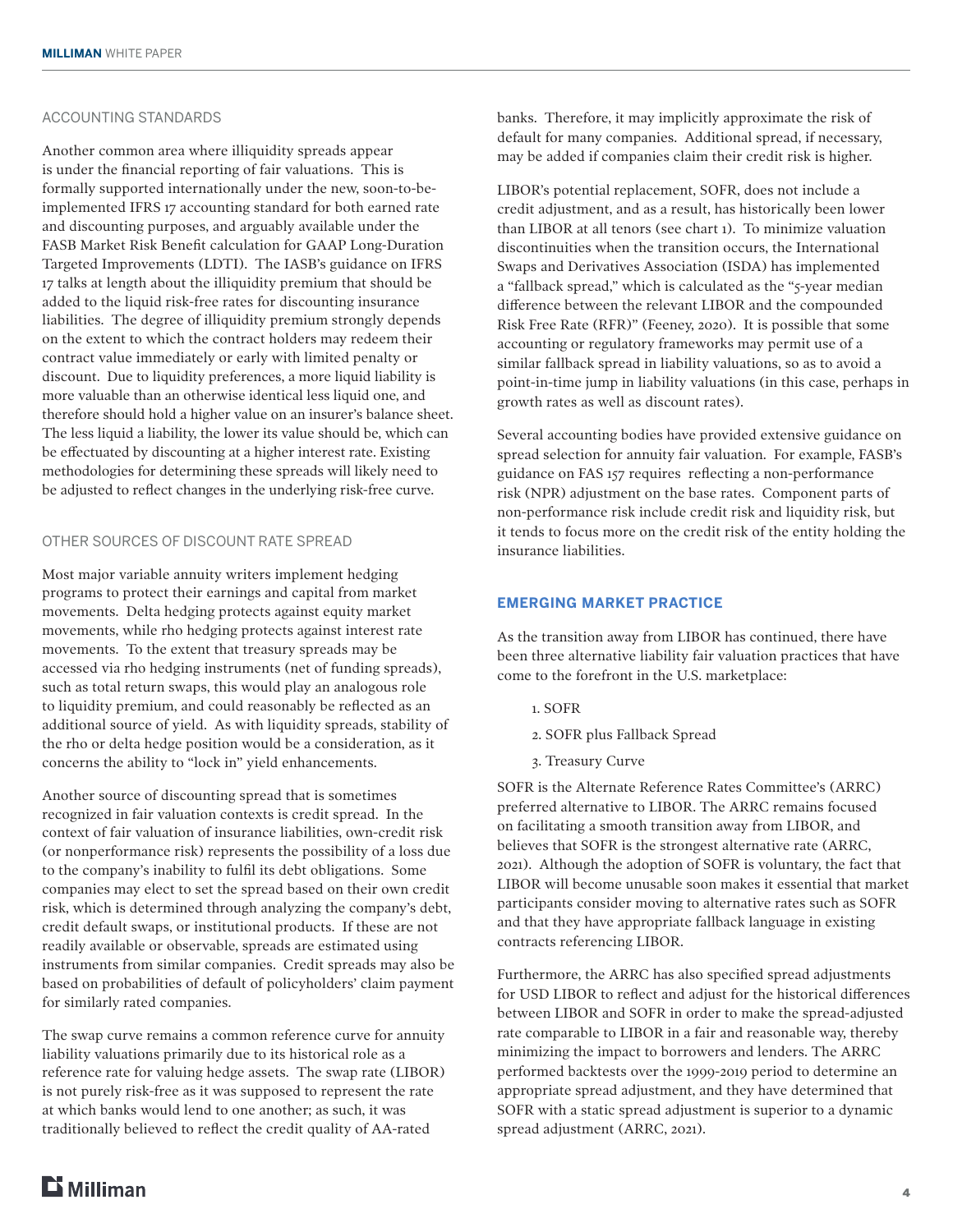The ARRC did not recommend dynamic spread adjustments because these would need to be based on the same wholesale unsecured funding markets that underpin LIBOR and that have now grown to be very thin. In its consultations, the ARRC presented a range of historical data and analysis providing information on how different potential spread methodologies would have performed over different time periods, including an analysis of the mean absolute error (MAE) over 1999- 2019. The ARRC demonstrated that a static spread, like the spread adjustment used in fallbacks implemented in ISDA's documentation for derivatives, could produce results that are as, or even more accurate than a potentially dynamic spread (ARRC, 2021).

Meanwhile, other alternative reference rates such as Bloomberg's Short-Term Bank Yield (BSBY) have faced increased scrutiny from the Federal Reserve, US Treasury and Securities and Exchange Commission (SEC). In particular, the SEC chair Gary Gensler stated that he did not believe that BSBY met global standards devised by the International Organization of Securities Commissions (Parsons, 2021).

All current LIBOR-based Interest Rate Swaps will convert to SOFR plus fallback spread when all remaining LIBOR rates cease to be quoted. To the extent that LIBOR was historically representative of derivative market participants' funding costs, the fallback spread may be viewed as a reasonable funding spread proxy going forward, along with ongoing reviews of material changes in funding spreads as reflected in derivative market prices.

By switching to SOFR with a fallback spread, the impact of transitioning away from LIBOR will be reduced from a GAAP reporting standpoint. Given that SOFR is a securitized rate and is typically lower than LIBOR at all tenors (see chart 4), any company that does not incorporate a spread on SOFR will likely experience a large adverse change in the fair value of annuity contracts. Meanwhile, the impact of using a treasurybased curve for discounting will vary depending on the rho profile of each block. This is due to spreads between LIBOR and Treasuries being positive at shorter tenors and negative at longer tenors.

In August 2018, the Financial Accounting Standards Board (FASB) issued Accounting Standards Update (ASU) 2018-12 titled *Targeted Improvements to the Accounting for Long-Duration Contracts*, containing its targeted changes to the accounting for long duration insurance contracts. The new standard will require fair valuation for all variable annuities, fixed-indexed annuities, and registered index-linked annuities with riders and guarantees. Any contracts already using fair value will have minimal impact from a yield curve standpoint when using SOFR with a fallback spread as this is an excellent proxy for LIBOR. Any products using SOP 03-1 for purposes of valuing riders and guarantees will need to switch to fair value and deal with

associated impacts; however, this will cause a valuation impact regardless of which curve is used for discounting.

Treasury-based Total Return Swaps (TRS) are a potential alternative to SOFR swaps for duration hedging; however, executing Total Return Swaps (TRS) on Treasuries or other fixed income indices are over-the-counter derivatives transactions that require additional legal documentation, and the process is not as seamless and simple as it can be for cleared SOFR Interest Rate Swaps (IRS). Furthermore, hedging costs using TRS can vary based on balance sheet capacity, changes in bank capital regulations and other capital constraints, which can also impact liquidity and cost, especially at year-end or during periods of market stress. Exchange-traded Treasury futures can provide an easier alternative to Treasury TRS from a documentation and liquidity standpoint, but come with their own idiosyncrasies including the cheapest-to-deliver (CTD) and the need to roll contracts with attendant costs.

Given the various factors discussed above including liquidity, cost, reduced counterparty risk, and market and regulatory preference for SOFR swaps as the tool for duration hedging, along with better alignment with the transitional impact of the ISDA fallback protocol and procedures, "SOFR with Fallback Spread" may emerge as the preferred LIBOR replacement for U.S. annuity financial reporting and hedging. At the same time, some companies have selected the Treasury curve, while others have chosen SOFR without the fallback spread as a successor to LIBOR for various reasons including their particular accounting and regulatory perspectives, and views about cost and liquidity.

As the SOFR market and interest rate derivatives markets in general evolve, Milliman will continue to evaluate the implications for rate and spread selection methodologies, and hedge instrument selection for the annuity industry.



#### **Chart 4: Historical 3M LIBOR vs SOFR**

Data Source: Bloomberg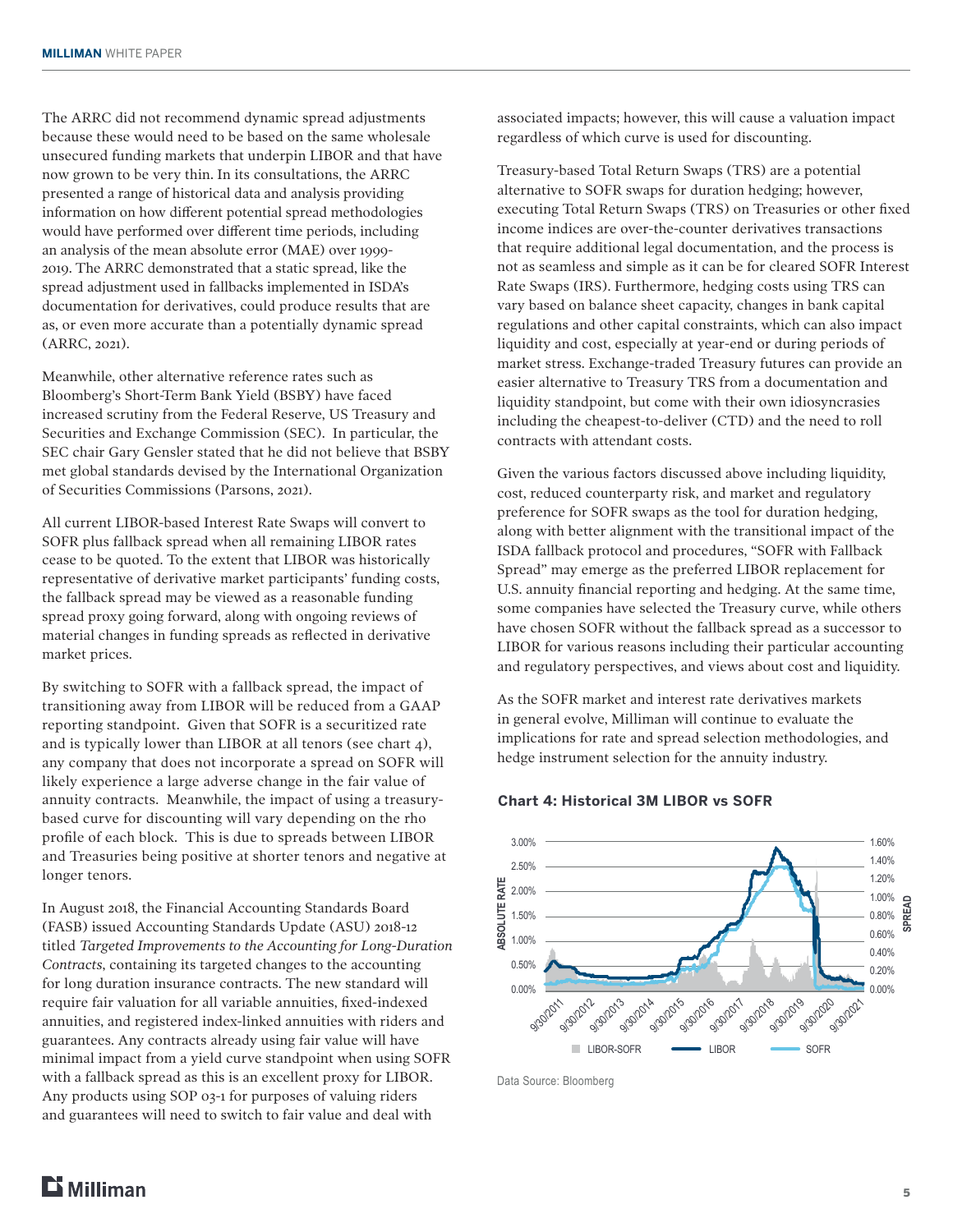# **FOOTNOTES**

- 1 The ISDA fallback spread adjustment, which we discuss later in the paper, is a historical median over a five-year lookback period, calculated as the difference between LIBOR and the underlying risk-free rate.
- 2 An alternative to using actual swaps is to construct synthetic quotes by combining SOFR basis swap quotes with other non-SOFR swap quotes.
- 3 SOFR has been said to be more resilient than LIBOR because of the "depth and liquidity of the markets that underlie it" ("Transition from Libor," n.d.).
- 4 OIS rates, in the US, are indexed to the effective federal funds rate, which in turn tracks the federal funds target rate.
- 5 The other approach is the explicit method, in which the projected hedge cash flows produced by the hedge program are included within the stochastic model.
- 6 We say arguable because accounting guidance does not explicitly mention illiquidity premiums or something analogous to it, as something separate from existing accepted spreads like own-credit risk. There is work underway to justify the use of illiquidity spreads for discounting illiquid insurance guarantees, and potentially the earned rate, as well, but such work is very much preliminary.
- 7 An alternative argument is that insurers can invest in more illiquid assets if their liability is similarly illiquid, and illiquid assets tend to earn a premium relative to liquid assets as compensation for the illiquidity.

#### **REFERENCES**

Alternative Reference Rates Committee Frequently Asked Questions. (2021). Retrieved from https:\\www.newyorkfed.org/medialibrary/Microsites/arrc/files/ARRC-faq.pdf

Feeney, J. (2020). ISDA FALLBACK SPREADS - PREDICTED AND ALTERNATIVE SCENARIOS. Retrieved from https://www.clarusft.com/isda-fallback-spreads-predicted-andalternative-scenarios/

Hou, D., and Skeie, D. (2014). LIBOR: Origins, Economics, Crisis, Scandal, and Reform. Federal Reserve Bank of New York Staff Reports, 667. https://doi.org/10.2139/ssrn.2423387

IBOR Fallbacks. (2021). Retrieved from https://assets.bbhub.io/professional/sites/10/IBOR-Fallbacks-LIBOR-Cessation\_Announcement\_20210305.pdf

ICE Benchmark Administration to Consult on Its Intention to Cease the Publication of One Week and Two Month USD LIBOR Settings at End-December 2021, and the Remaining USD LIBOR Settings at End-June 2023. (2020). Retrieved from https://www.businesswire.com/news/home/20201130005613/en/ICE-Benchmark-Administration-to-Consult-on-Its-Intention-to-Cease-the-Publication-of-One-Week-and-Two-Month-USD-LIBOR-Settings-at-End-December-2021-and-the-Remaining-USD-LIBOR-Settings-at-End-June-2023

Interest Rate Derivatives: Benchmark Data. (2020). Retrieved from http://analysis.swapsinfo.org/

Libor Transition. (2021). Retrieved from https://www.natlawreview.com/article/libor-transition-issue-8

Parsons, J. (2021). Regulatory attacks deal BSBY swaps a crippling blow. Retrieved from https://www.risk.net/derivatives/7886266/regulatory-attacks-deal-bsby-swaps-a-crippling-blow

Reback, L. (2010). Calculating Liquidity Premiums for Insurance Contracts. *The Financial Reporter*, 82.

Summary of the ARRC's Fallback Recommendations (2021, October 6). Retrieved from https://www.newyorkfed.org/medialibrary/Microsites/arrc/files/2021/spread-adjustments-narrativeoct-6-2021

Transition from LIBOR. (n.d.). Retrieved from https://www.newyorkfed.org/arrc/sofr-transition